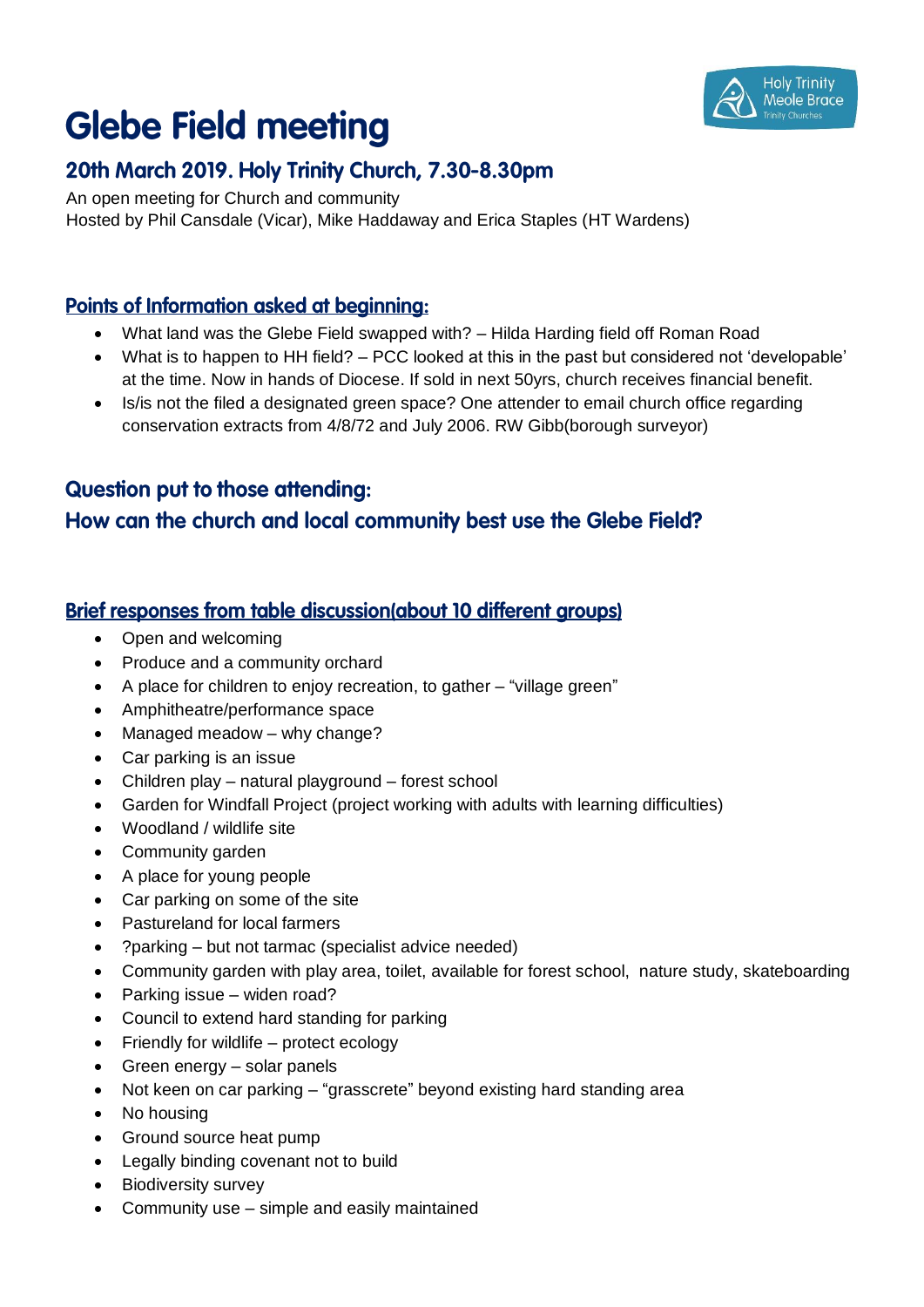- Sustainable
- Safe learning environment all ages
- Different methods of transport to come to church

Suggestions through written or email correspondence prior to meeting:

- Marquee space for weddings
- Donkeys
- BBQ area
- Inflatable screen with small coffee shop
- safe dog walking area(for hire)
- seating areas
- Maze
- shed for older men in community
- designated area for cycles
- Gardening project for older members of the community

#### **Further post-its: (numbers refer to tables/maps)**

Each bullet point refers to an individual post-it note, and everything on it

- *1.*
- Mixed use: mixture of
- Planting trees(screening)
- Wildlife area(bees, hives, hedgehogs, pond, etc)
- Flat grass area for events(marquees, stalls, market)
- Limited car parking
- Wildlife haven
- Plant an orchard
- Parking for Trinity Centre sympathetic to nature
- Amphitheatre
- Include environmental area involve children and adults from church and local community
- Explore 'green' car parking
- A pretty communal garden to sit in and enjoy
- Heating source eg ground source heat pump
- Communal garden for fruit, etc
- In parallel, revive the proposal to improve car parking next to the football match(grass –crete)
- Beehives produce honey environmental area gardens no housing BBQ area
- Whatever it is used for: maintain and enhance wildlife habitat mitigate species extinction survey grassland – bioblitz as benchmark
- $\bullet$  No housing minimal car parking

#### *2.*

Do nothing with it

#### *3.*

Fruit trees/ food beds – use by Windfall or members of church and community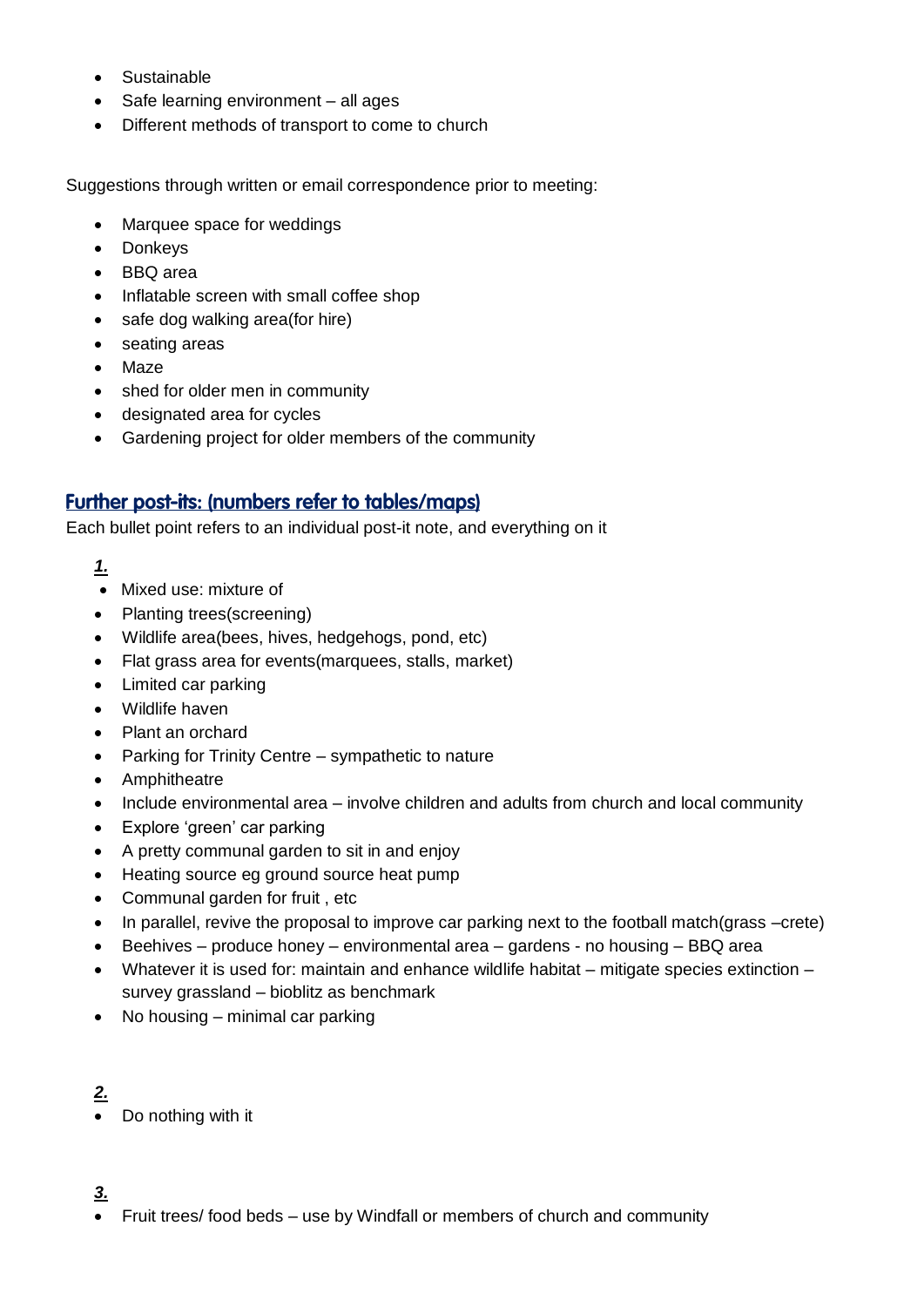- Safe space for families picnic
- Don't need swings, slides, etc
- Paths around it for Trinity Centre users and others to walk round
- Botanical survey needs to be done before deciding what it is used for
- Keep as green area whatever
- Needs to be protected from development covenant forever no parking/ever 'green hardstanding' – even a small amount will spoil the whole(and will inevitably grow)

#### *4.*

- Church and village fete type events
- Leave it as a managed meadow
- Has any thought been given to removing the iron fence around the Bradbury Hall(originally required if livestock was kept in Glebe)
- Therapeutic community space
- Growing veg/fruit/flowers
- Enjoying green space
- We need car parking I don't believe it should be ripped up that plastic stuff that grass grows through

#### *5.*

- Windfall Gardening project allotment and orchard space to work with adults with learning difficulties(existing jam/chutney project in TC – safe space. Use patch of field
- $\bullet$  Space for children/families to play, eg mud kitchen/outdoor living space for community  $$ alternative to 'soft play' – opportunities for free/outdoor safe space for children. Canopy needed, log seating
- Solar panels on any or all of it for environmental and financial reasons
- Car parking?!? we see it's needed could we add more space sympathetically? we need expert help to know what's best – could Town Council use some of the less nice space by football hut?
- Re-landscape hedgerow along Church Road to open up site of TC and church and make safe space for pedestrians

## *6.*

- I would like to see, additional to parking, a quiet, reflection garden, for use by the local community, possibly with a sensory element to attract both wildlife and children
- Let's think 'are there problems/issues which the community have in this area to which this land offers an unexpected possibility of solution: Grace. Parking is an obvious example but not the only one> play area, toilets, skateboard
- I think it would be a good idea if the Glebe Field could be used as a conservation area. There are 2 schools close by and they could use it as a place for rural studies and to study nature and the environment
- I would like to see Church Road access route widened to ease congestion with the huge increase in traffic that has arisen in recent years.
- I would like to see parking on a section of this field as there is an issue with unsafe parking in the local area ? such events as weddings, funeral etc when school parking is not available
- Widen road between vicarage hedge and church yard boundary